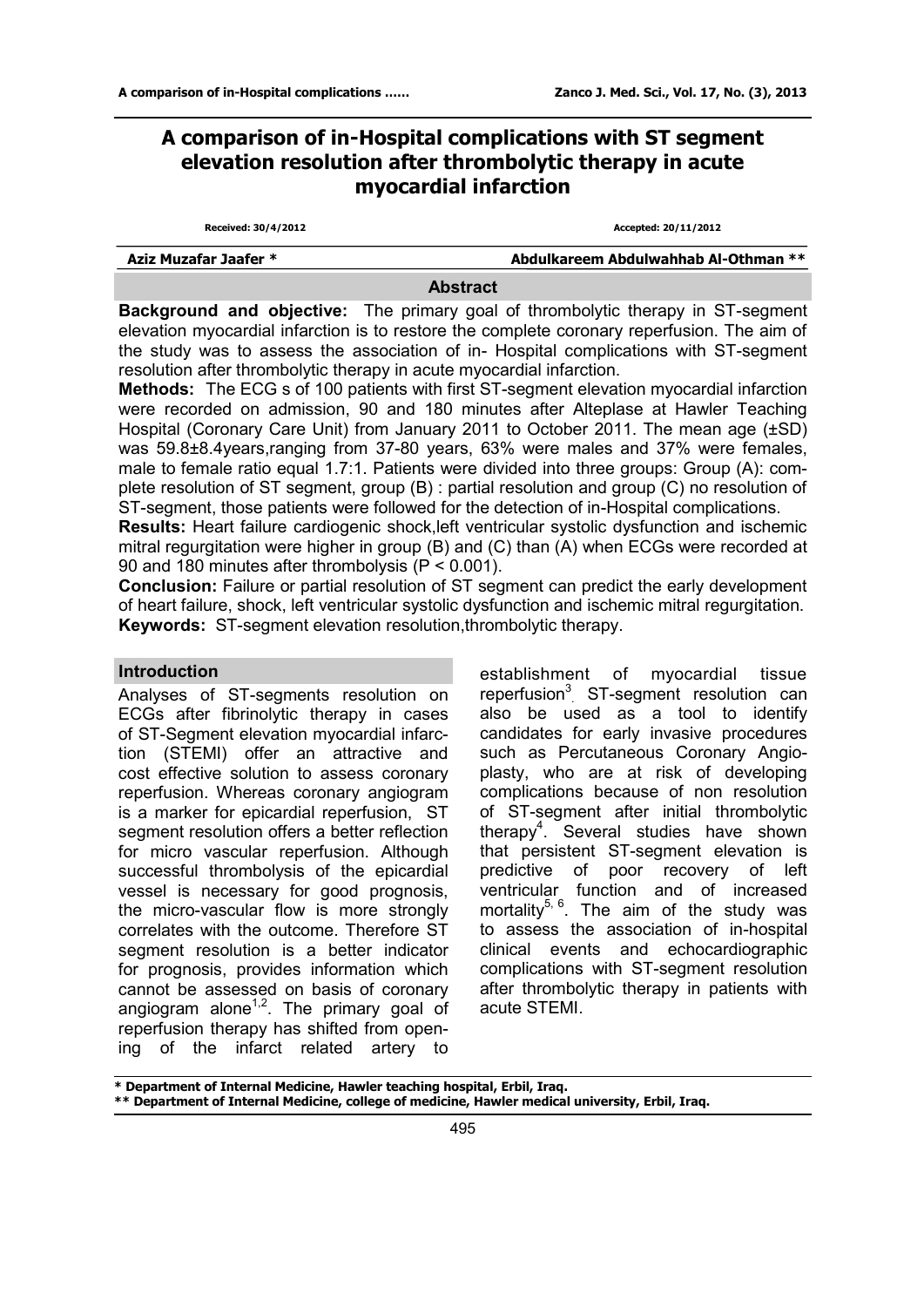## **Methods**

The study population consisted of 110 patients with STEMI who had been admitted to Coronary Care Unit (CCU) of Erbil Teaching Hospital for the period from January 2011 to October 2011. The diagnosis of acute STEMI was based on the following criteria  $7:$  Typical rise and/or fall of troponin with at least one of the following: a- Chest pain of ischemic character of >30 minutes duration. b- Electrocardiographic changes indicative of ischemia (ST-segment elevation). History of hypertension, diabetes mellitus, smoking, alcohol and family history of ischemic heart disease were recorded. Obesity was defined as BMI ≥30 $^8$ . Duration of chest pain till administration of thrombolytic therapy has been recorded for all patients. Ten out of these 110 patients died before full assessment and were excluded from the study. The remaining 100 patients enrolled in the study. Their mean age (±SD) was 59.8±8.4years,ranging from 37-80 years, 63% were males and 37% were females, male to female ratio equal 1.7:1. Only patients with STEMI who received Alteplase were included in the study. Left bundle branch block, previous history of heart failure and patients with previous history of valvular heart disease were excluded from the study. Twelve leads ECG were recorded on admission before thrombolytic therapy, at 90 minute and180 minute after thrombolytic therapy. The sum of ST-segment elevation was measured at 80 ms beyond the `J` point in leads I, aVL, V1-V6 for anterior leads, II, III, aVF for inferior leads and in V1-V4 for anteroseptal leads<sup>9</sup>. The ST-segment elevation resolution was calculated as the initial sum of ST-segment elevation on admission before thrombolytic therapy minus the sum of remaining ST segment elevation at 90 minutes & 180 minutes after thrombolytic therapy divided by the initial sum of ST-segment elevation expressed as percentage. The patients were subsequently divided into three groups depending upon the resolution of

ST-segment which is stratified by Schroder et al<sup>10</sup>: Group A: complete resolution (≥70% reduction of ST-segment). Group B: partial resolution (<70% to 30% reduction of ST-segment). Group C: no resolution (<30% reduction of ST-segment). All patients were followed up daily in the CCU for the detection of tachy and brady arrhythmias, heart failure and cardiogenic shock. Heart failure diagnosed according to Framingham criteria<sup>11</sup> supported by echocardiographic study, cardiogenic shock defined as persistent systolic blood pressure <90mmHg  $^{12}$  after exclusion of other types of shock. Transthoracic twodimensional Echocardiography (TTE) had been performed for all patients 180 minute after thrombolytic therapy and in the range of 4-8 days for the assessment of left ventricular systolic function and the detection of ischemic mitral regurgitation. We couldn't perform TTE on admission (before thrombolytic therapy) and at any time because that facilities were available only from 8AM till 2 PM and we have no portable echocardiography in the Coronary Care Unit. The Ejection fraction was determined from apical four chamber view using the Simpson's biplane formula<sup>13</sup>.Left ventricular systolic dysfunction defined as EF ≤50% in the absence of ischemic mitral regurgitation<sup>14</sup> and ≤60% in the presence of ischemic mitral regurgitation<sup>15,</sup> Ischemic mitral regurgitation was diagnosed by color Doppler and spectral Doppler study <sup>16</sup> .

**Statistical analysis:** Data were analyzed using Statistical Package for Social Sciences (SPSS, version 18).Chi-square test was used to test the association between different variables. A "P" value of ≤ 0.05 was considered as statistically significant.

## **Results**

From the total of 100 patients; 29% (group A), 42% (group B) & 29% (group C); when ECGs were recorded at 90 minutes. 28% (Group A), 40% (Group B) and 32% (group C); when ECGs were recorded at 180 minutes after thrombolytic therapy. The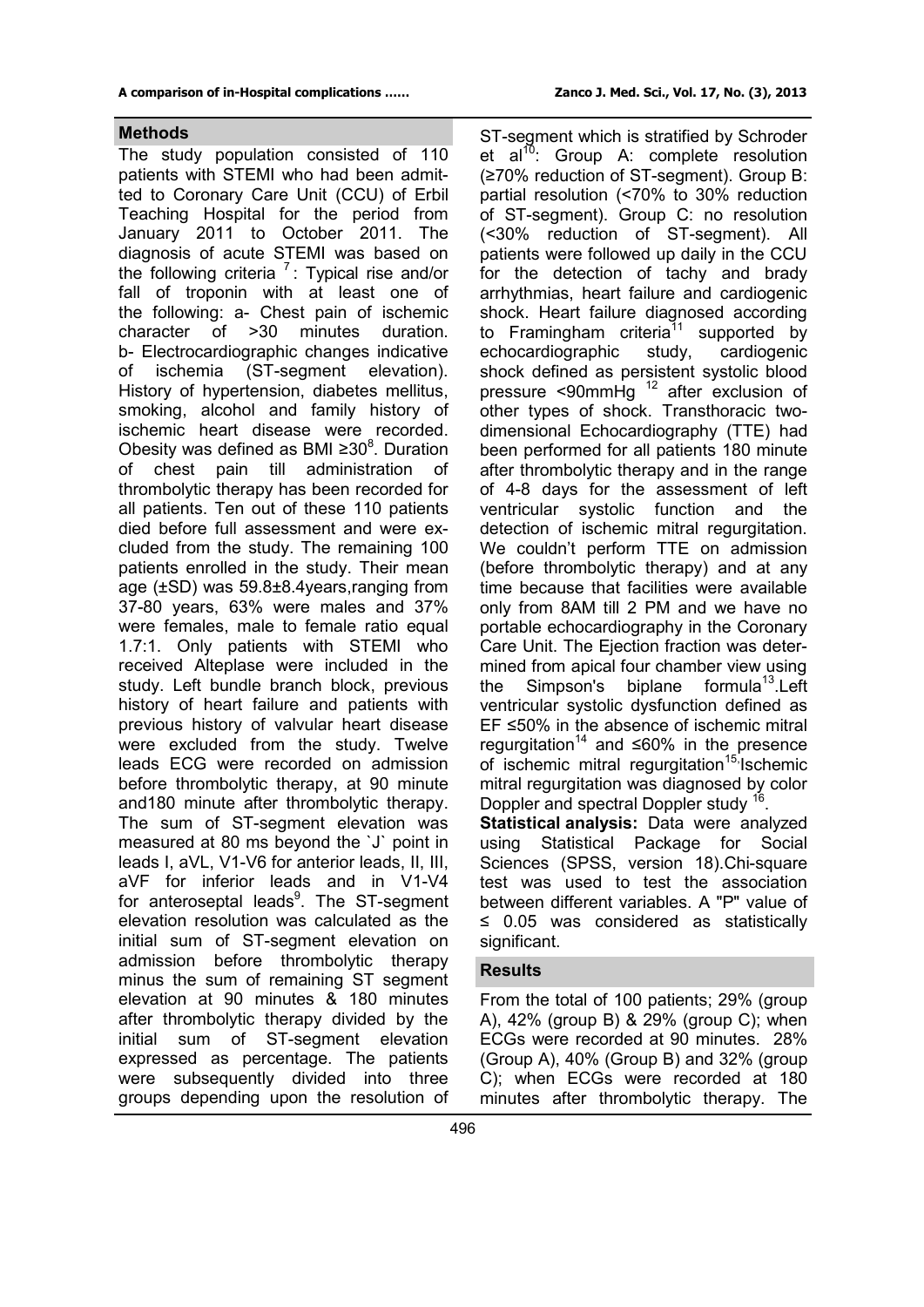Mean time from the onset of pain till thrombolytic therapy in all groups was 5.4 hours. Regarding baseline characteristic risk factors there was no difference between group A,B and C in relation to age, gender, hypertension, diabetes mellitus, obesity, smoking, alcohol and family history of Ischemic Heart Disease when ECGs recorded at 90 and 180 minutes after thrombolytic therapy, Table 1 and 2. There was no statistical difference between groups in relation to arrhythmias, heart block, when ECGs were recorded at 90 and 180 minutes after thrombolytic therapy, Table 3&4. Comparing the three groups of ST-segment resolution, heart failure was significantly higher in groups B (31%) and C (20.7%) than group A (0%), (p<0.001) when ECGs were recorded at 90 minutes, Table 3. A similar statistical significant value was recorded between groups B (32.5%), C (18.8%) & A (0%) (p<0.001) when ECGs recorded at 180 minutes after thrombolytic therapy, Table 4. Cardiogenic shock was significantly higher in groups B  $(9.5\%)$  and C  $(58.6\%)$  than group A  $(3,4\%)$  (p<0.001) when ECGs were recorded at 90 minutes. Table 3. Groups B (10%), and C (56.3%) had higher incidence of cardiogenic shock versus group A  $(0\%)$ ,  $(p<0.001)$  when ECGs were recorded at 180 minutes after thrombolytic therapy, Table 4. Left ventricular systolic dysfunction diagnosed by TTE was significantly higher in groups B (28.6%) and C (93.1%) than group A (3.4%), (p<0.001) when ECGs were recorded at 90 minutes, Table 5. Left ventricular systolic dysfunction was higher in group B (27.5%), C  $(90.6\%)$  than group A  $(0\%)$ ,  $(p<0.001)$ when ECGs were recorded at180 minutes after thrombolytic therapy. Table 6. Ischemic mitral regurgitation diagnosed by TTE was higher in groups B (14.3%) and C (44.8%) than A (6.9%), (p=0.001) when ECGs recorded at 90 minutes. Table 5 Similarly a significant difference occur between groups B(12.5%),C (43.85 ) and group A (7.1%),(P=0.001) at 180 minutes after thrombolytic therapy. table 6.

| <b>Risk factors</b>                               |          | n=100          | <b>Group A</b><br>$n=29$ | <b>Group B</b><br>n=42                              | <b>Group C</b><br>n=29 | P    |
|---------------------------------------------------|----------|----------------|--------------------------|-----------------------------------------------------|------------------------|------|
|                                                   |          | $n\frac{9}{6}$ | $n\frac{9}{6}$           | $n\frac{9}{6}$                                      | $N(\% )$               |      |
| Age                                               | $≥55$ yr | 71             | 18(62.1)                 | 33(78.6)                                            | 20(69)                 |      |
|                                                   | $55yr$   | 29             | 11(37.9)                 | 9(21.4)                                             | 9(31)                  | 0.32 |
| Gender                                            | Male     | 63             | 18(62.1)                 | 27(64.3)                                            | 18(62.1)               |      |
|                                                   | Female   | 37             | 11(37.9)                 | 15(35.7)                                            | 11(37.9)               | 1    |
| Hypertension                                      |          | 67             | 22(75.6)                 | 26(62)                                              | 19(65.5)               | 0.46 |
| <b>Diabetes</b>                                   |          | 51             | 15(51.7)                 | 20(47.6)                                            | 16(55.1)               | 0.85 |
| Obesity                                           |          | 47             | 15(51.7)                 | 17(40.5)                                            | 15(51.7)               | 0.55 |
| Smoking                                           |          | 65             | 19(65.5)                 | 24(57.1)                                            | 22(75.9)               | 0.29 |
| Family history of IHD                             |          | 35             | 11(37.9)                 | 14(33.3)                                            | 10(34.5)               | 0.96 |
| Alcohol                                           |          | 4              | 1(3.4)                   | 1(2.4)                                              | 2(6.9)                 | 0.82 |
| Group A: complete resolution, Group<br>ST segment |          |                |                          | B: partial resolution and Group C: no resolution of |                        |      |

**Table 1:** comparison of group A,B and C with patient characteristics at 90 minutes after thrombolysis.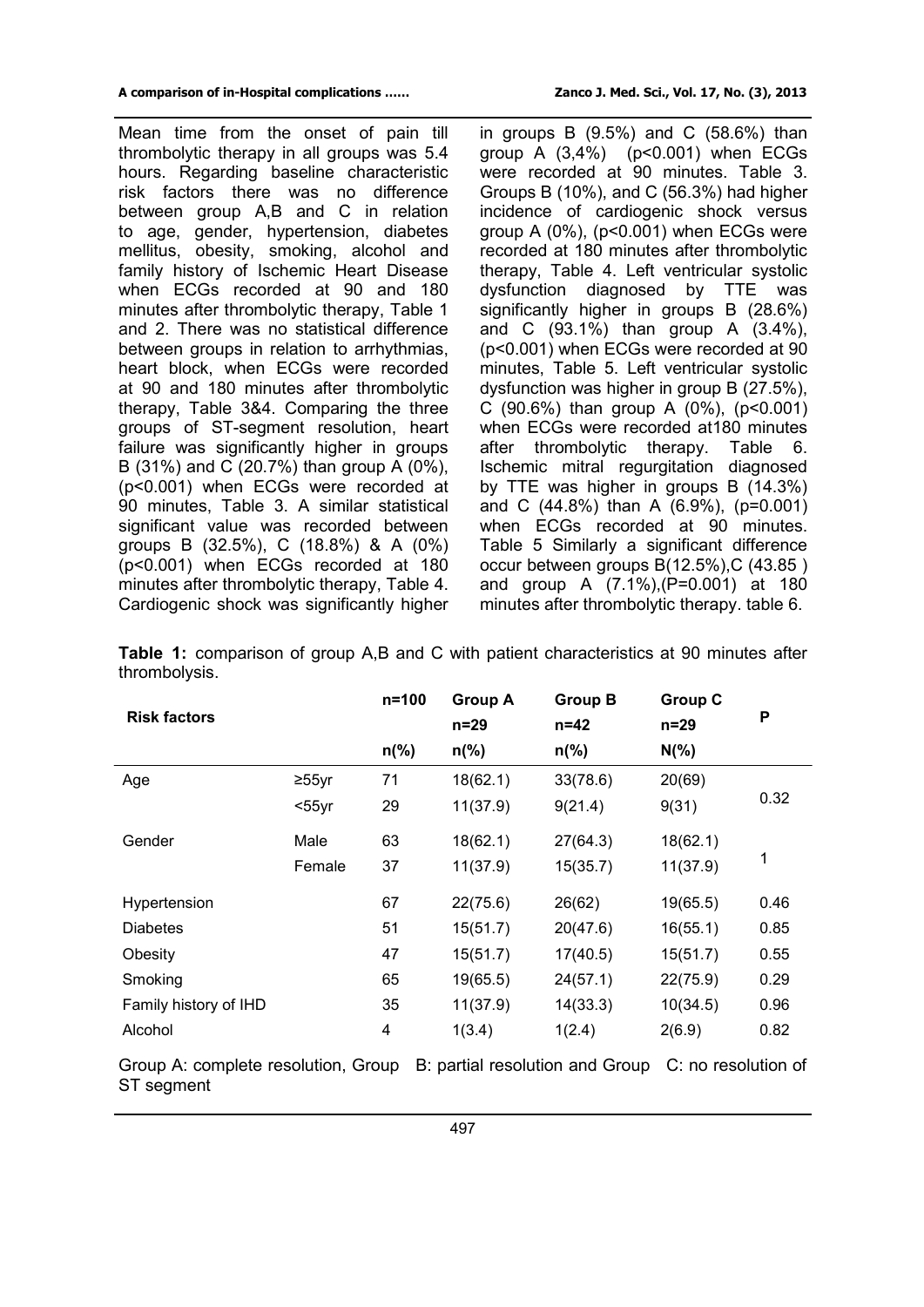**Table 2:** Comparison of group A,B and C with patient characteristics at 180 minutes after thrombolysis.

| <b>Risk factors</b>   |              | $n = 100$      | <b>Group A</b><br>$n=28$ | <b>Group B</b><br>$n=40$ | <b>Group C</b><br>$n = 32$ | P    |
|-----------------------|--------------|----------------|--------------------------|--------------------------|----------------------------|------|
|                       |              | $n\frac{9}{6}$ | $n\frac{9}{6}$           | $n\frac{9}{6}$           | $n\frac{9}{6}$             |      |
| Age                   | $\geq 55$ yr | 71             | 18(64.3)                 | 32(80)                   | 21(65.6)                   |      |
|                       | $55yr$       | 29             | 10(35.7)                 | 11(27.5)                 | 8(25)                      | 0.26 |
| Gender                | Male         | 63             | 17(60.7)                 | 26(65)                   | 20(62.5)                   |      |
|                       | female       | 37             | 11(39.3)                 | 14(35)                   | 12(37.5)                   | 0.96 |
| Hypertension          |              | 67             | 21(75)                   | 26(65)                   | 20(62.5)                   | 0.59 |
| <b>Diabetes</b>       |              | 51             | 14(50)                   | 19(47.5)                 | 18(56.3)                   | 0.77 |
| Obesity               |              | 47             | 14(50)                   | 16(40)                   | 17(53.1)                   | 0.53 |
| Smoking               |              | 65             | 18(64.3)                 | 23(57.5)                 | 24(75)                     | 0.29 |
| Family history of IHD |              | 35             | 10(35.7)                 | 13(32.5)                 | 12(37.5)                   | 0.93 |
| Alcohol               |              | 4              | 1(3.6)                   | 1(2.5)                   | 2(6.3)                     | 0.82 |

Group A: complete resolution, Group B: partial resolution and Group C: no resolution of ST segment

**Table 3:** Comparison of group A,B and C with in-hospital clinical events at 90 minutes after thrombolysis.

| <b>Clinical Events</b> | <b>Group A</b><br>$n=29$<br>$n\frac{9}{6}$ | <b>Group B</b><br>$n=42$<br>$n\frac{9}{6}$ | Group C<br>$n=29$<br>$n\frac{9}{6}$ | D          |
|------------------------|--------------------------------------------|--------------------------------------------|-------------------------------------|------------|
| VT/VF**                | 1(3.4)                                     | 1(2.4)                                     | 3(10.3)                             | 0.389      |
| Complete heart block   | 0(0.0)                                     | 2(4.8)                                     | 4(13.8)                             | 0.81       |
| Heart failure          | 0(0.0)                                     | 13(31.0)                                   | 6(20.7)                             | $< 0.001*$ |
| Cardogenic shock       | (3.4)                                      | 4(9.5)                                     | 17 (58.6)                           | $< 0.001*$ |

\*p<0.05considered as statistically significant

\*\*VT/VF= ventricular tachycardia/ventricular fibrillation, Group A: complete resolution, Group B: partial resolution & Group C: no resolution of ST segment.

**Table 4:** Comparison of group A,B and C with clinical events at 180 minutes after thrombolysis.

| <b>Clinical Events</b>      | <b>Group A</b><br>n=28 | <b>Group B</b><br>$n=40$ | Group C<br>$n=32$ | P          |
|-----------------------------|------------------------|--------------------------|-------------------|------------|
|                             | $n\frac{9}{6}$         | $n\frac{9}{6}$           | $n\frac{9}{6}$    |            |
| VT/VF**                     | 0(0.0)                 | 1(2.5)                   | 4(12.5)           | 0.065      |
| <b>Complete heart block</b> | 0(0.0)                 | 2(5.0)                   | 4(12.5)           | 0.147      |
| <b>Heart failure</b>        | 0(0.0)                 | 13(32.5)                 | 6(18.18)          | $< 0.001*$ |
| <b>Cardiogenic shock</b>    | 0(0.0)                 | 4(10.0)                  | 18 (56.3)         | $< 0.001*$ |

\*p<0.05 considered as statistically significant \*\* VT/VF= ventricular tachycardia / ventricular fibrillation, Group A: complete resolution, Group B: partial resolution and Group C: no resolution of ST segment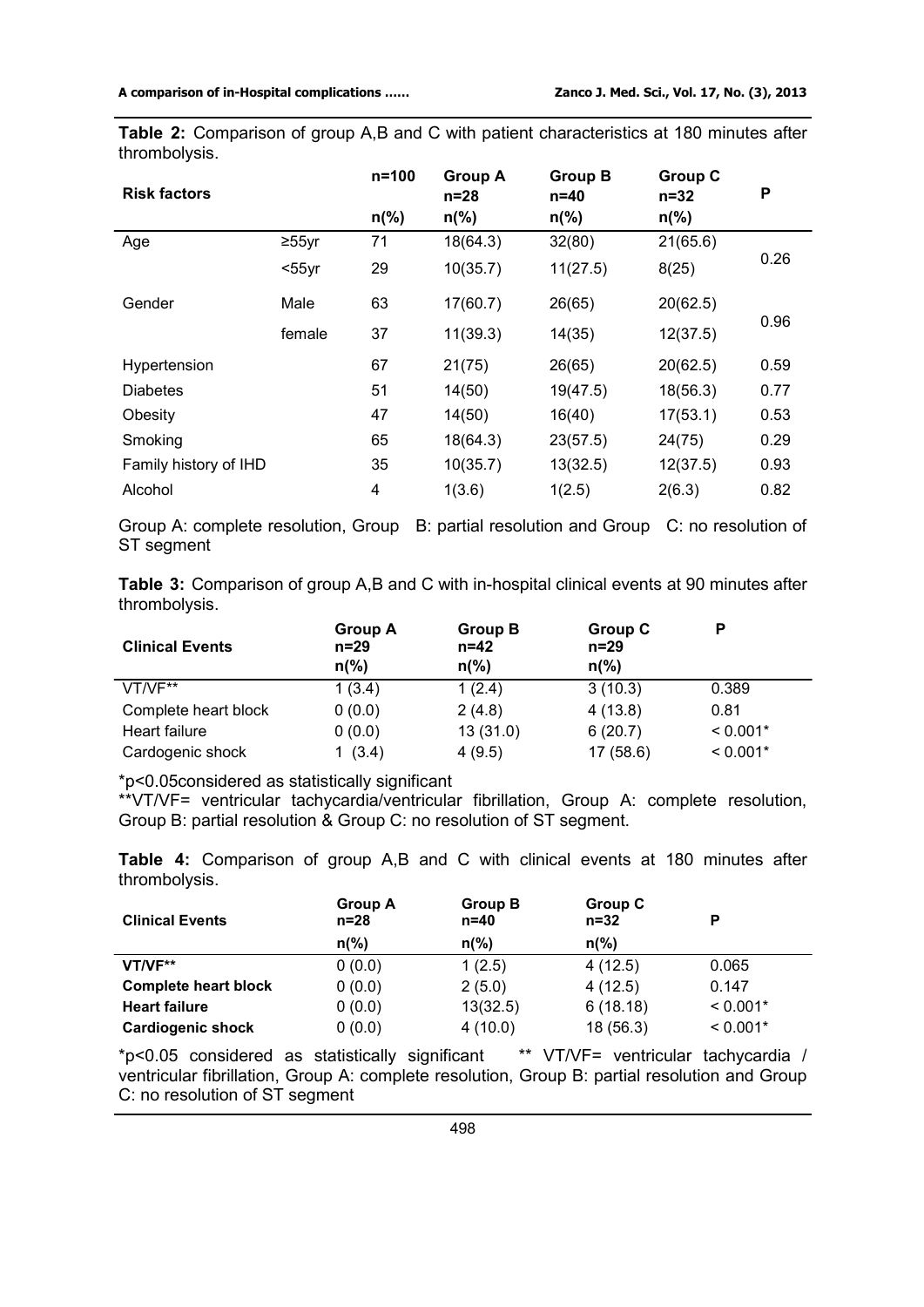**Table 5:** Comparison of group A,B and C with in-hospital echocardiographic complications at 90 minutes after thrombolysis .

| <b>Echocardiographic complications</b>   | <b>Group A</b><br>$n = 29$ | <b>Group B</b><br>$n=42$ | <b>Group C</b><br>$n=29$ |            |
|------------------------------------------|----------------------------|--------------------------|--------------------------|------------|
|                                          | $n\frac{9}{6}$             | $n\frac{9}{6}$           | $n\frac{9}{6}$           |            |
| Left ventricular systolic<br>dysfunction | 1(3.4)                     | 12(28.6)                 | 27(93.1)                 | $< 0.001*$ |
| Ischemic mitral regurgitation            | 2(6.9)                     | 6(14.3)                  | 13(44.8)                 | $0.001*$   |

\*p<0.05considered as statistically significant. Group A: complete resolution, Group B: partial resolution and Group C: no resolution of ST segment.

**Table 6:** Comparison of group A,B and C with in-hospital echocardiographic complications at 180 minutes after thrombolysis.

| Echocardiographic<br>complications    | Group A<br>$n=28$<br>$n\frac{9}{6}$ | Group B<br>$n=40$<br>$n\frac{9}{6}$ | <b>Group C</b><br>$n = 32$<br>$n\frac{9}{6}$ |            |
|---------------------------------------|-------------------------------------|-------------------------------------|----------------------------------------------|------------|
| Left ventricular systolic dysfunction | 0(0.0)                              | 11(27.5)                            | 29(90.6)                                     | $< 0.001*$ |
| Ischemic mitral regurgitation         | 2(7.1)                              | 5(12.5)                             | 14 (43.8)                                    | $0.001*$   |

\*p<0.05considered as statistically significant. Group A: complete resolution, Group B: partial resolution and Group C: no resolution of ST segment

## **Discussion**

No significant differences regarding the characteristic risk factors have been recorded between group A, B and C. (table 1and 2), our results were supported by M. Sezer et al  $17$ . Ten out of these 110 patients died before full assessment and were excluded from the study, their mean age (±SD) was 60.2±6.4 years, ranging from 56 -80 years;6 were male and 4 were female, most of those 10 patients were died at 90 and 180 minutes after thrombolysis or during follow up period within the hospital before echocardiographic study. Most of these patients were with persistent ST-segment elevation or partial resolution, and the mortality rate in patients with acute coronary syndrome is directly proportional with ST-segment deviation according to Global Registry of Acute Coronary Events  $(GRACE score)<sup>18</sup>$  Comparing the three groups of ST-segment resolution, heart failure was significantly higher in group B

and C than A, (p<0.001) when ECGs were recorded at 90 minutes. A statistically significant value was recorded between groups B and C than A, (p<0.001) at 180 minutes after thrombolytic therapy. Heart failure is a major determinant for prognosis after MI according to GRACE score<sup>18</sup> and it's the most common complication in our study. These results are supported by Tomaszuk-Kazberuk A et  $a^{19}$  and International Joint Efficacy Comparison of Thrombolytics trial (INJECT) trial  $^{20}$ . The left ventricular systolic dysfunction diagnosed by TTE was significantly higher in groups B and C than A , when ECGs were recorded at 90 and 180 minutes after thrombolytic therapy,P<0.001. Lee SG et al carried out a study to emphasize the relation between ST segment resolution and left ventricular recovery, their results showed that ST-segment resolution is linked to return of normal left ventricular systolic function<sup>21</sup> The ischemic mitral regurgitation diagnosed by TTE was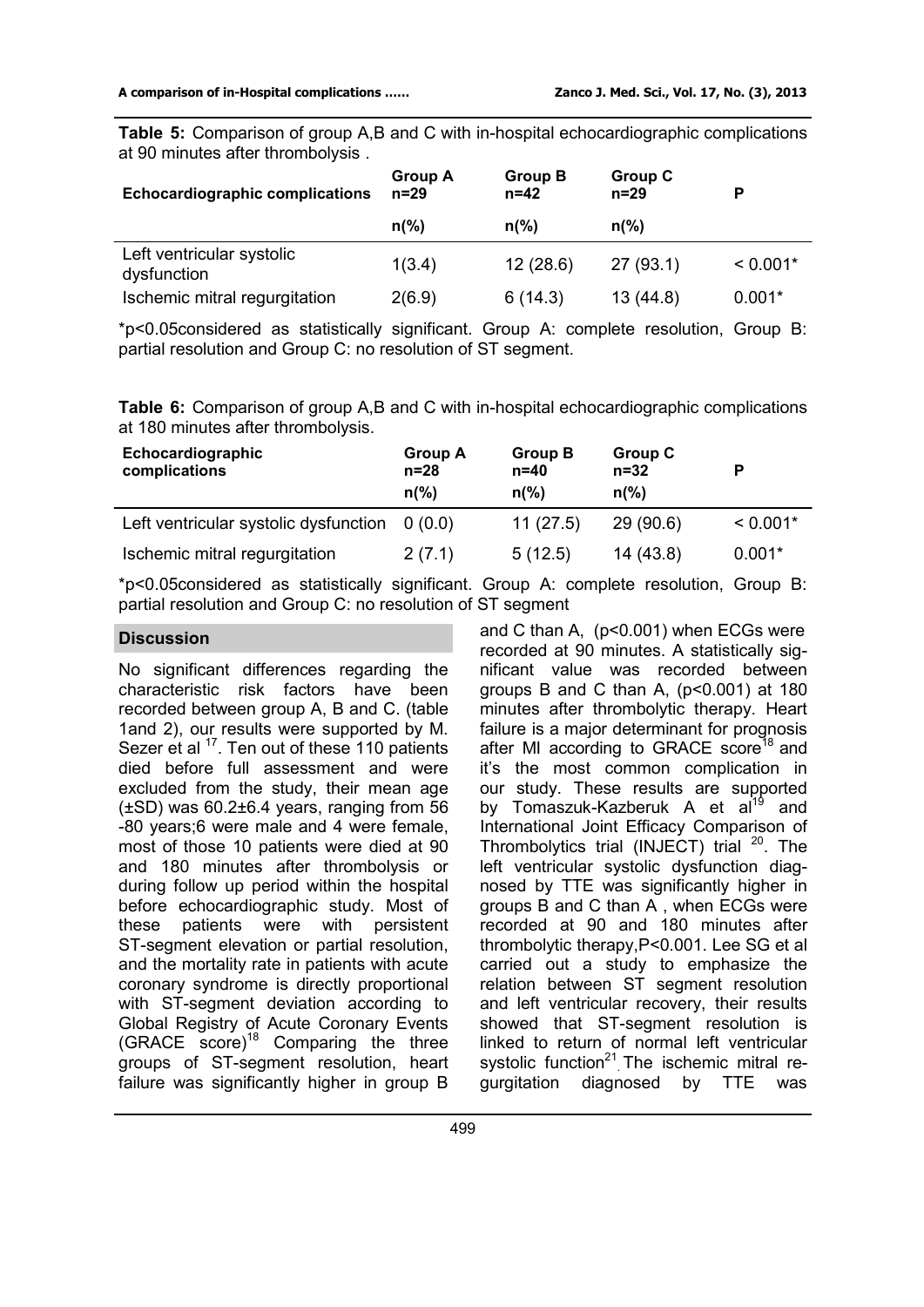detected significantly in groups B and C than group A, (p=0.001) when ECGs were recorded at 90 and 180 minutes after thrombolytic therapy. Otsuji Y et al demonstrated that the mechanism of ischemic mitral regurgitation with segmental left ventricular dysfunction was correlated with successful reperfusion therapy determined by three-dimensional echocardiography<sup>22</sup>. In-hospital clinical events (table 3&4) and echocardiographic complications (table 5&6) were generally higher in groups B and C than A, these results put both groups B and C as high risk patients but further studies are needed to find out the differences between them and if the differences were not obtained and the groups B and C were incomparable, probably re classification of ST-segment resolution will be a matter of discussion in the future.

### **Conclusion**

Failure or partial resolution of ST-segment elevation in acute MI after thrombolytic therapy can be used to predict the risk of early in-hospital development of heart failure, cardiogenic shock, LVSD and ischemic mitral regurgitation.

## **Recommendations:**

Failure or partial resolution of ST-segment elevation can be used as a prognostic indicator to assist clinicians in early identification of high risk patients eligible for immediate interventions such as rescue

#### **References**

angioplasty or coronary artery bypass graft.

- 1. Schröder R. Prognostic impact of early ST-segment resolution in acute ST-elevation<br>myocardial infarction. Circulation 2004:110: Circulation 2004:110: 506-10.
- 2. De Lemos JA, Braunwald E. ST segment resolution as a tool for assessing the efficacy of reperfusion therapy. J Am Coll Cardiol 2001; 38: 1283-94
- 3. Roe MT, Ohman EM, Maas ACP, et al. shifting the open artery hypothesis is downstream: the quest for optimal reperfusion. AmJ Coll Cardiol 2001; 37:9–18.
- 4. Carlsson J, Kamp U, Härtel D, Brockmeier J, Meierhenrich R, Miketic S, et al. Resolution

 of ST-segment elevation in acute myocardial infarction-early prognostic significance after thrombolytic therapy. Results from the COBALT trial. 1999; 24: 440-7.

- 5. Somitsu Y, Nakamura M, Degawa T, et al. Prognostic value of slow resolution of ST-segment elevation following successful direct percutaneous transluminal coronary angioplasty for recovery of left ventricular function. Am J Cardiol 1997;80:406–10.
- 6. Santoro G, Antoniucci D, Valenti R, et al. Rapid resolution of ST-segment elevation after successful direct angioplasty in acute myocardial infarction. Am J Cardiol 1997;80:685–9.
- 7. Thygesen K,Alpert JS,WhiteHD,et al.Universal definition of myocardial infarction.Circulation 116:2634,2007.
- 8. Hanlon P, Byers M ,Walker BR , Macdonald HM. Environmental and natural factors in diseases .In: Colledge NR, Walker BR, Stuart<br>(edit..Davidsons Principle and Practice Principle and Practice of Medicine.21st edition .Churchill Livingstone.2010; p 116.
- 9. Purcell IF.Newell N, farrer M. Change in ST segment elevation 60minutes after thrombolytic initation predicts clinical outcome as accurately as later electrocardiographic changes .Heart 1997;78:465-71.
- Schroder R,DIssman R,Bruggmann T, Wegschieder K,Linderer T, Tebbe U,et al. extent of early ST segment elevation resolution : A simple but strange predictor of outcome in patients with acute myocardial infarction .Jam Coll Cardiol.1994;24:384-91.
- 11. McKee PA, Castelli WP, McNamara PM, Kannel WB. The natural history of congestive heart failure: the Framingham study. New England Journal of Medicine. 1971 Dec; 23;285(26):1441-6.<br>12. Judith S. Hochman. David
- ,Hochman, David H and Ingbar ,cardiogenic shock and pulmonary edema in: Fauci, Braunwald, Ksper, Hauser, Longo, Jameson and Localzoet (edit). Harrison's Principle of Internal Medicine , 17th edition, Mc Graw hill, 2008, chapter 226.p.1702-1703.
- 13. Ramadas G, Pal and Pravin M. Shah. Assessment of left ventricular Function.In: Grald M, Pohost A.O, Daniels B, Pravin M.,(eds)Imaging in Cardiovascular Diseases. First ed.Lippincott Williams and Willkins .2000.p. 23-41.
- 14. Enriquez- Saramo M, Schaff HV, Tajik AJ. Chronic mitral Regurgitation. In: Alpert JS, Dalen JE, Rahimtoala SH (eds): Valvular Heart Disease. 3rd ed. Philadelphia. Lippincott Williams and Wilkins.2000. p. 113-142.
- 15. Matsummura T, Ohtaki E, Tanaka K. Echocardiographic predictors of Left ventricular dysfunction after mitral valve repair for mitral regurgitation as an indicator to decide the optimal timing of repair. Am J Cardiol.2003; 42:458.
- 16. Feigenbaum H,Armstrong WF, Ryan T. Coronary Artery Disease.Feigenbaum's Echocardiography,